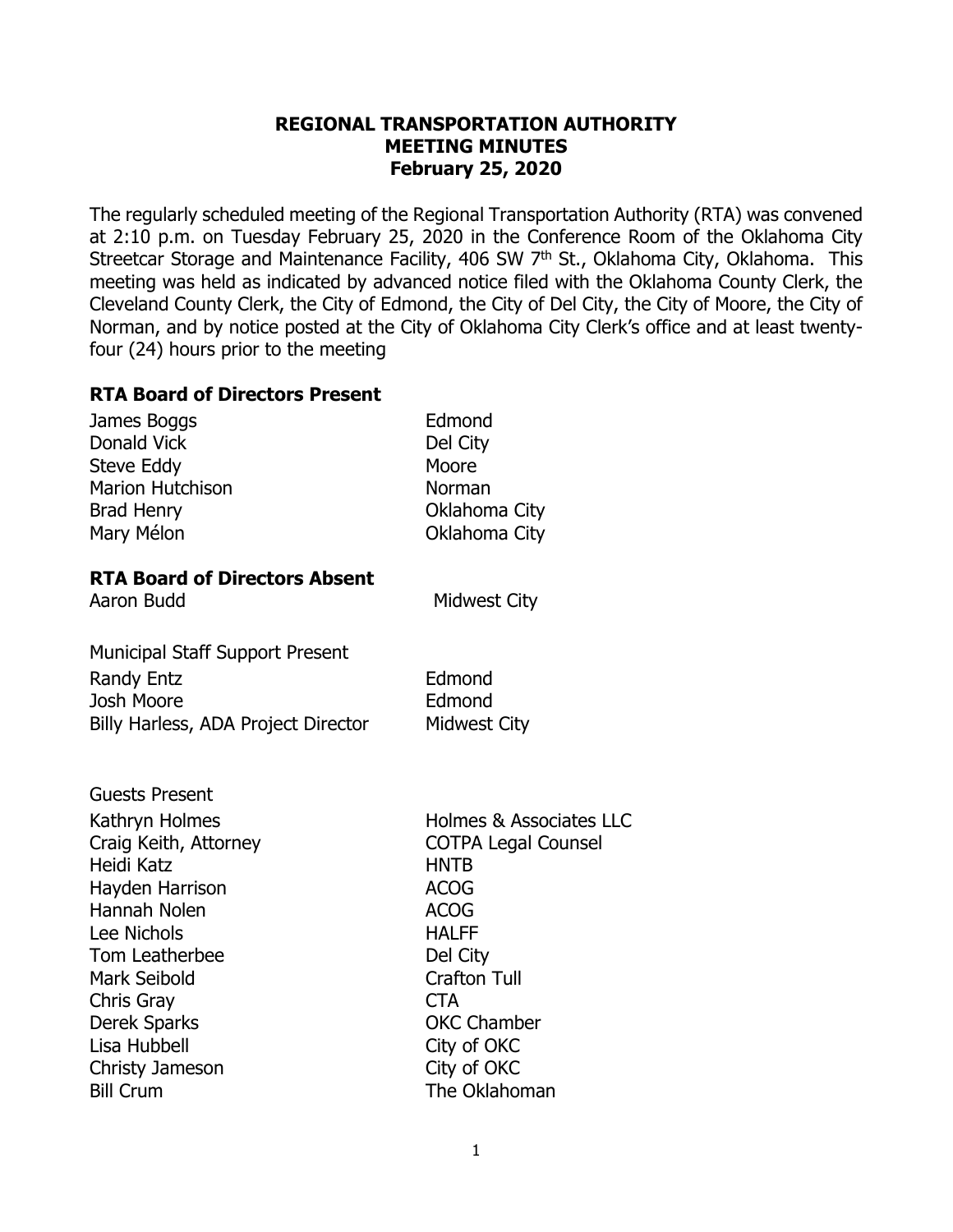COTPA Staff

Jason Ferbrache Interim Executive Director Suzanne Wickenkamp **Administrative Manager, COTPA** Michael Scroggins **Public Information Manager** Tysheeka Holley Graphic Design Specialist Iris Newman **Administrative Assistant** 

## 1. **Welcome and Introductions**

Chairman Henry called the meeting to order at 2:10 p.m. There was a quorum.

Chairman Henry stated that he had the distinct honor of attending the funeral service for Director Ken Bartlett. He mentioned the service was very inspirational and talked about how Director Bartlett was known for bringing people together. He recognized Director Bartlett's service to the RTA Board, Oklahoma and to transit in Oklahoma. Chairman Henry also stated that he believes we have an obligation to finish this for Director Bartlett and announced that he is rededicated and recommitted after attending such a beautiful ceremony.

Chairman Bard Henry introduced new Board member, Donald Vick. Mr. Vick explained that he's worked for Mr. Eddy off and on for about 20 years. Chairman Henry explained to Mr. Vick that one of his responsibilities to fulfill for Director Ken Bartlett, is to move to adjourn the meetings.

Chairman Henry welcomed everyone and entertained introductions.

## 2. **Review and Approval of the Minutes – January 29, 2020.**

Director Hutchison recommended a change to the second paragraph, page 3 of the minutes. He mentioned that the idea to create a contest for the six member cities was Aaron's idea and wanted to give him credit for that. Chairman Henry asked if that was in the form of an amendment, to which Director Hutchison answered yes. Director Hutchison asked for a motion to amend the minutes to switch his name to Aaron Budd.

## **AMENDED, (6-0). Moved by Hutchison, seconded by Eddy. AYES: Boggs, Eddy, Henry, Hutchison, Mélon, Vick.**

Chairman Henry asked for a motion to approve the minutes.

## **APPROVED, (6-0). Moved by Hutchison, seconded by Boggs. AYES: Boggs, Eddy, Henry, Hutchison, Mélon, Vick.**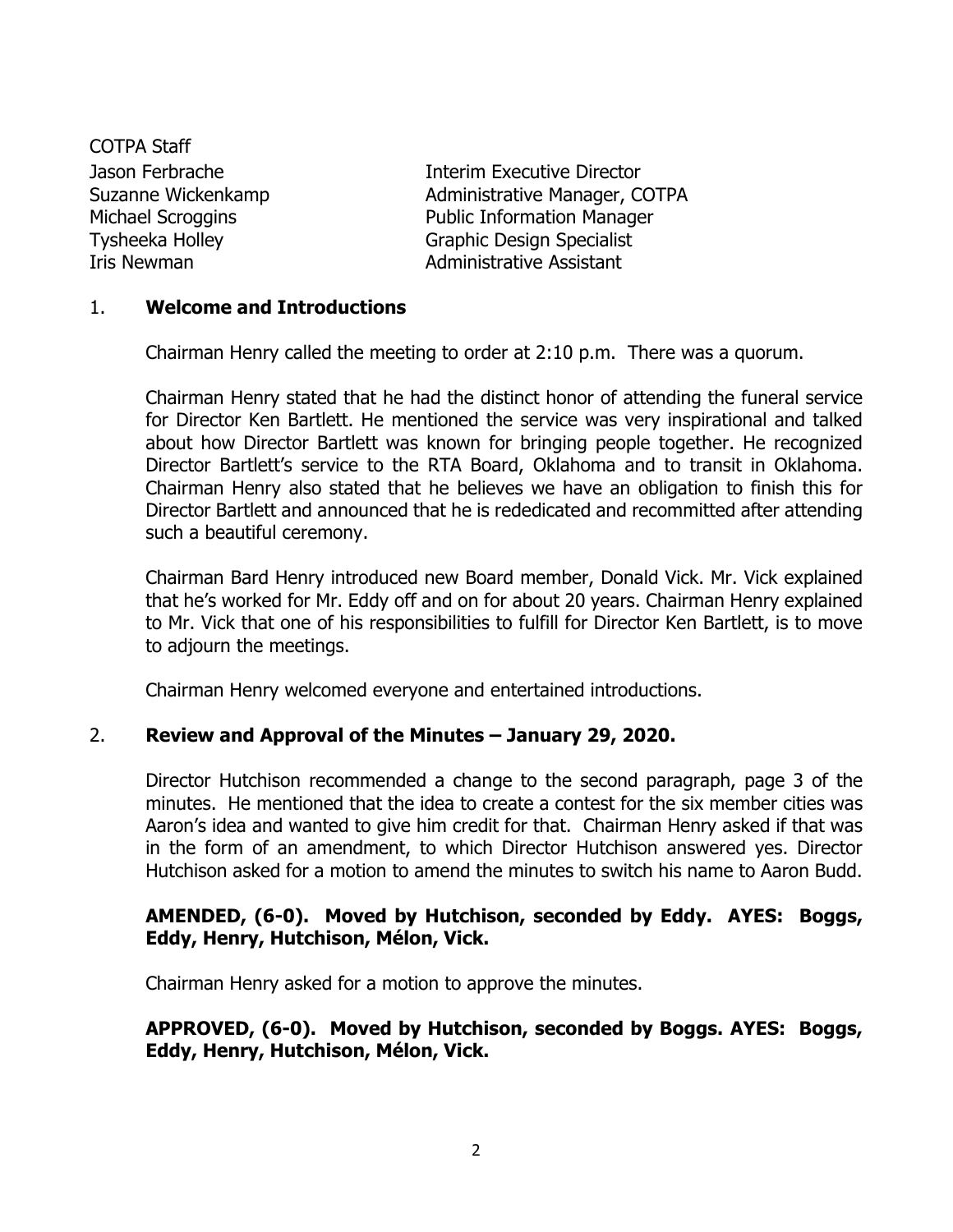## **Chairman Henry skipped to item #10 of the agenda, due to Derek Sparks needing to leave early. (See item 10).**

## 3. **Review and Approve RTA Monthly Financial Report and Claims**

Interim Executive Director Jason Ferbrache thanked ACOG for preparing the financial reports. Chairman Henry asked for a motion to approve the Monthly Financial Report and Claims.

## **APPROVED, (6-0). Moved by Mélon, seconded by Eddy. AYES: Boggs, Eddy, Henry, Hutchison, Mélon, Vick.**

## 4. **Update on status of Proposed Transfer of Planning (PL) Funds and Consider Next Steps Regarding the Same**

Chairman Henry gave a brief explanation regarding a meeting he attended with Kathryn Holmes, Marion Hutchison and Steve Eddy. The meeting was held at ODOT, with FHWA and ODOT officials, to discuss transferring of FHWA Planning funds from FHWA to FTA, which would allow the Board to operate as a subrecipient of COTPA. Kathryn Holmes explained that the FHWA representative informed her that the first step is for FHWA and FTA to agree in writing to the transfer.

Chairman Henry stated the consensus at the Federal level is that the DC office understands the intent and is supportive, but we are waiting for it be placed in writing. To have the funds go through the FTA for transit is preferable and has been confirmed verbally to the FHWA local representative.

Interim Executive Director Jason Ferbrache further explained that once the two entities agree, the funds would go from FHWA to FTA. We would then work with ACOG for approval to transfer the funds. He reminded everyone that the intent and purpose of the funds are not changing, and we would like to have those funds allocated by the end of the fiscal year.

## **No action needed.**

## 5. **Update on System Branding Options**

Presentation by Public Information Manager Michael Scroggins. Mr. Scroggins shared research gathered and explained the process of developing a brand that will allow us to stand out as a strategic business. Chairman Henry asked if that could include a name change, Mr. Scroggins answered yes. Director Mary Mélon thanked Mr. Scroggins and commented how important it is for us to mindful and intentional about our brand going forward. Mr. Scroggins suggests that the Board look at objectives and goals and consider bringing in an outside consultant. Kathryn Holmes mentioned the importance of getting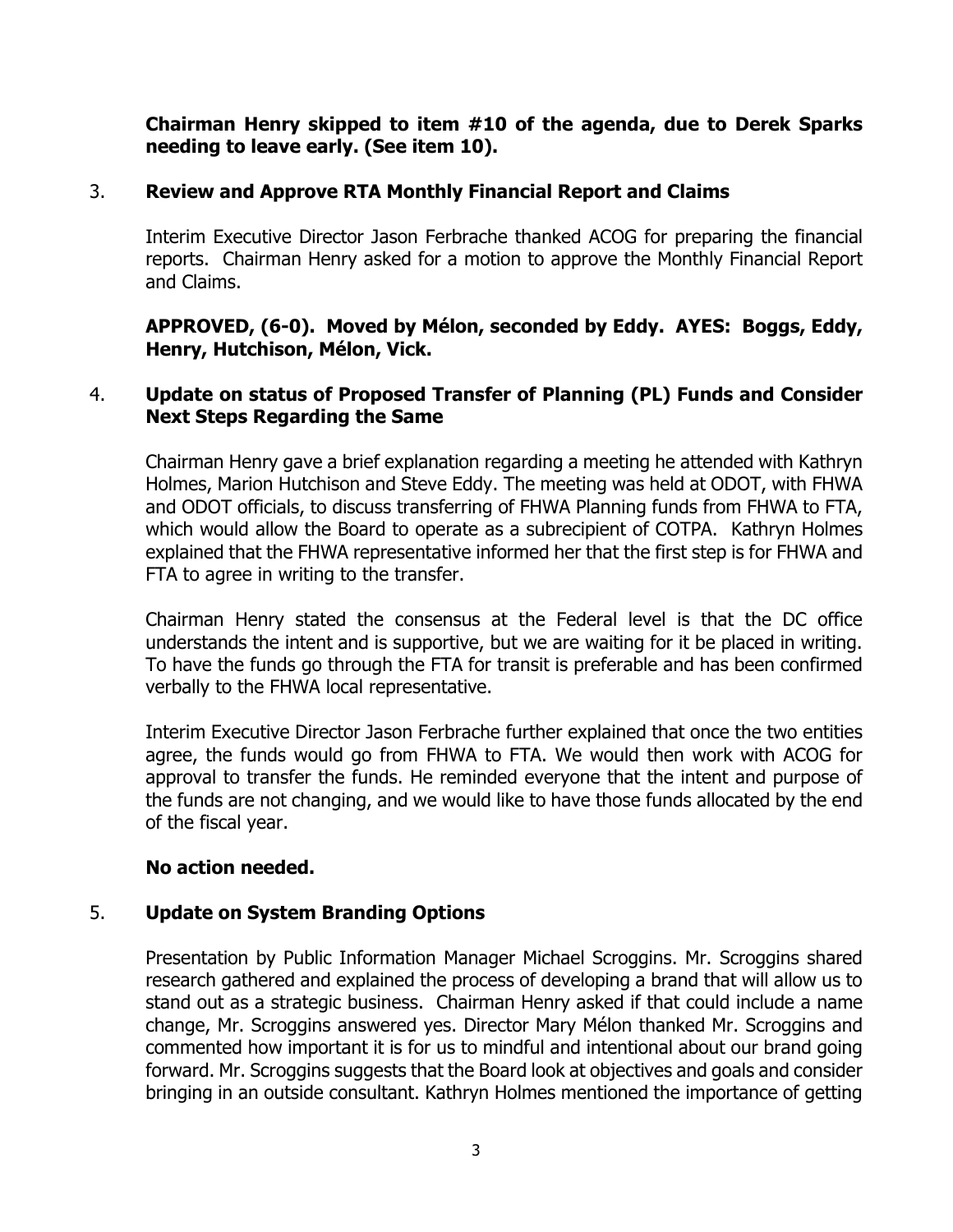a website up to help with the Request for Qualifications (RFQ). Interim Executive Director Jason Ferbrache suggested a temporary place holder. Chairman Henry suggested we get the website up in ten days for the RFQ process.

## 6. **Resolution Authorizing Obligation of Funds for Professional Services Not to Exceed \$7,000 for Website Development and Website Hosting Services.**

Interim Executive Director Jason Ferbrache explained the \$7,000 is to build an RTA presence on the internet, not the final design. The goal is to have the site up by March 13, potentially the date the RFQ is issued. Chairman Henry asked for a motion to authorize obligation of funds for professional services not to exceed \$7,000 for website development and website hosting services.

# **ADOPTED, (6-0). Moved by Eddy, seconded by Mélon. AYES: Boggs, Eddy, Henry, Hutchison, Mélon, Vick.**

# 7. **Report on Status of Transition Plan for Administrative Services**

Director Boggs reported there was a very successful transfer of services meeting at ACOG on February 12th. He acknowledged the exceptional job done by Debbie Cook at ACOG, in preparation for the meeting particularly with the punch list. He turned the floor over to Interim Executive Director Jason Ferbrache.

Mr. Ferbrache introduced Suzanne Wickenkamp, RTA Administrative Support Lead. Ms. Wickenkamp presented the Board a summary of activities that occurred in February, and the plan for the month of March. Ms. Wickenkamp thanked Director Boggs for setting up the meeting with ACOG. She stated that ACOG has done a great job transferring the financial records and financial reports will be presented at the March Board meeting, as well as claims for payments. Ms. Wickenkamp pointed out a few highlights from the handout, mentioning a Trust Specialist has been hired to support RTA activities and will be introduced at the next Board meeting.

## 8. **Resolution Appointing Official Custodians of the Regional Transit Authority's Funds, Authorizing Plenary Authority Including Control Over Funds Owned by the Authority and Requiring Two Signatures on Checks Against the Account.**

Chairman Henry asked for a motion to appoint official custodians of the RTA's funds, authorizing Plenary Authority including control over funds owned by the Authority and requiring two signatures on checks against the account.

# **ADOPTED, (6-0). Moved by Eddy, seconded by Mélon. AYES: Boggs, Eddy, Henry, Hutchison, Mélon, Vick.**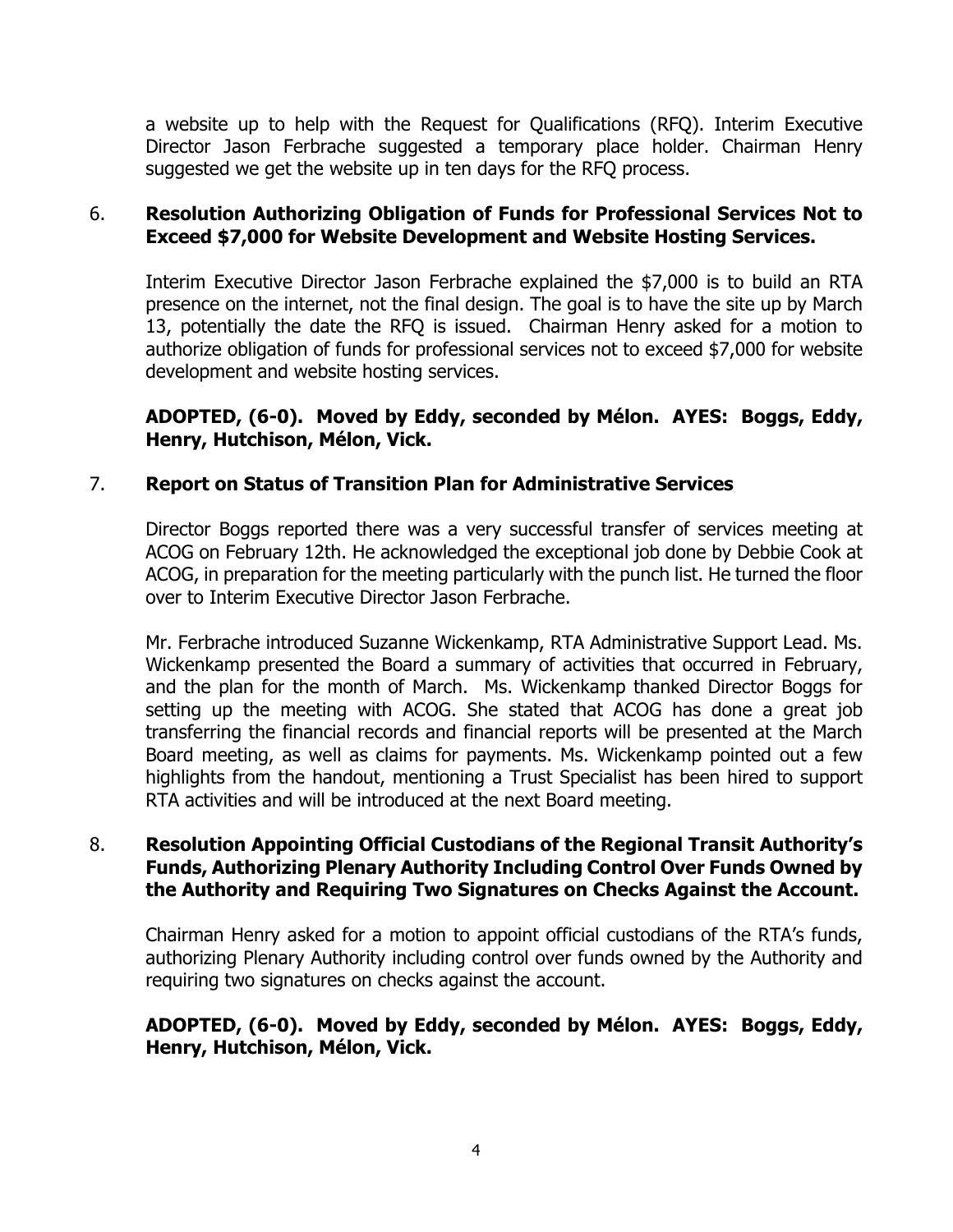## 9. **Resolution Authorizing the Procurement of Directors Errors and Omissions (E&O) Insurance.**

Chairman Henry mentioned the current Errors and Omissions policy expires on May 17<sup>th</sup>. Interim Executive Director Jason Ferbrache stated with the adoption of the resolution, procurement process would begin. An item will be presented to the Board when it is finalized. Mr. Ferbrache acknowledged ACOG for providing quotes from last year, which was used to determine the estimated cost of \$4,000. Chairman Henry asked for a motion to authorize the procurement of Directors Errors and Omissions (E&O) Insurance.

## **ADOPTED, (6-0). Moved by Boggs, seconded by Hutchison. AYES: Boggs, Eddy, Henry, Hutchison, Mélon, Vick.**

## 10. **Report from Property Acquisition Committee**

Director Hutchison stated that the committee is working on the potential use of BNSF's right -of way and that there hasn't been a committee meeting since the last Board meeting. However, regarding some of the previous actions, there are legislations before the Oklahoma House and Senate that will move RTA forward with its objectives. Director Hutchison turned the floor over to Mr. Derek Sparks, who announced Senate Bill 1263 passed unanimously, last Tuesday. Mr. Sparks mentioned House Bill 3155 was not considered due to the size of the agenda. He did not receive any significant opposition, and he expects a positive outcome. The Board may have two bills to choose from and may have to decide about which one to use. Mr. Sparks recognized former Secretary Patterson as being very helpful.

Director Boggs thanked Mr. Sparks for doing a great job. Director Hutchison explained the objective is for BNSF to allow RTA to operate within the railway corridors, and BNSF will not allow this unless they are indemnified. Currently, State Statutes do not permit this, so RTA is seeking to amend the Fore Claims Act.

## **No action needed.**

## 11. **Report from RFP Evaluation Committee**

Director Eddy explained that the Request for Qualification (RFQ) Evaluation Committee met at 1:00 p.m., and the proposed final RFQ draft was received. The Committee voted to move forward and recommended the Board approve the RFQ and authorize the release. Chairman Henry requested Ms. Kathryn Holmes explain why the Request for Proposal (RFP) process moved to an RFQ process. Ms. Holmes explained it's a two-step process, the qualifications are the first step and the cost proposal is the second step. Director Hutchison asked if the Board was required to approve the RFQ. Chairman Henry replied no and explained the Board previously voted to delegate the authority to approve